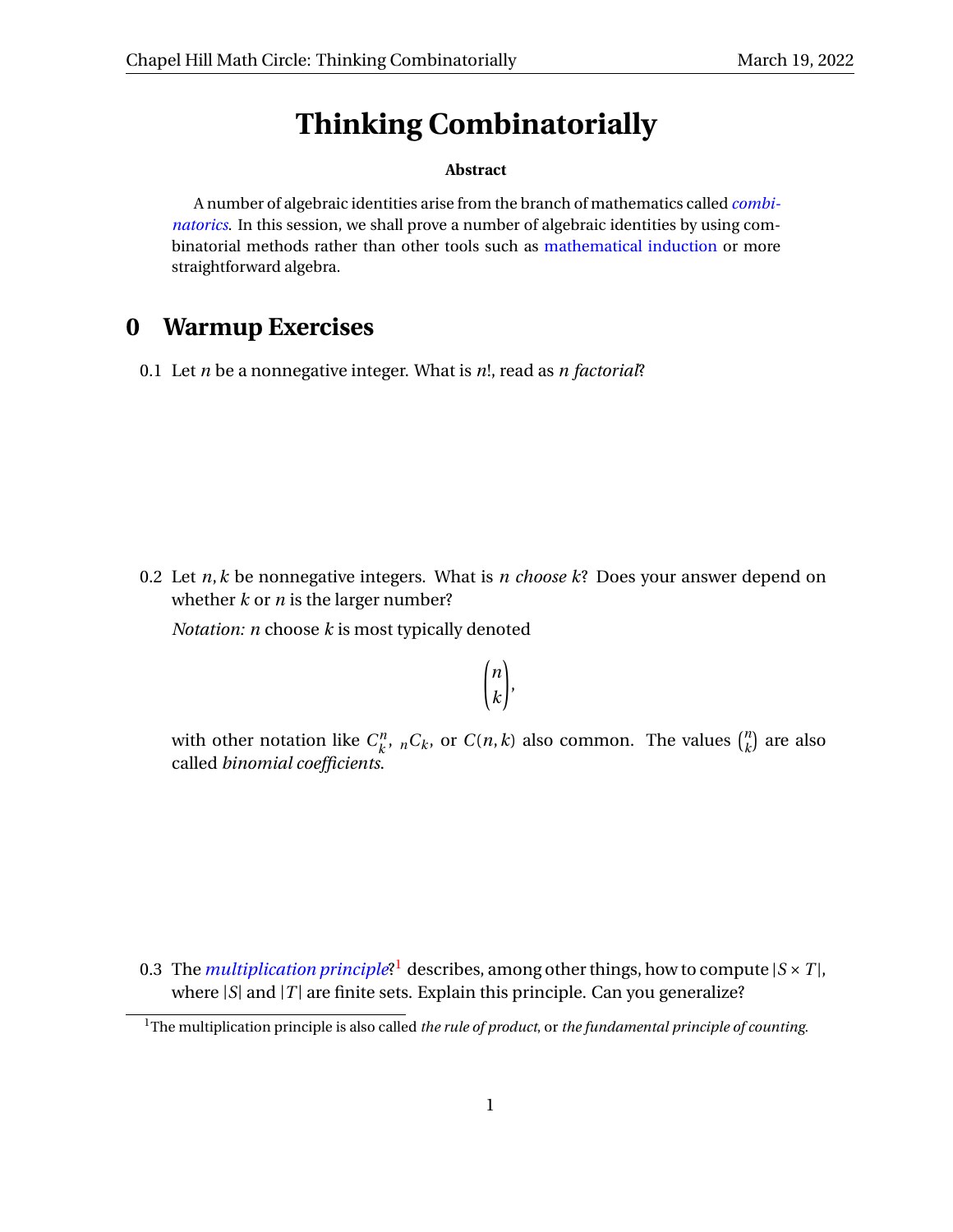<span id="page-1-3"></span>0.4 What is *[Pascal's Triangle](https://en.wikipedia.org/wiki/Pascal)*? [2](#page-1-0)

#### **1 Counting Subsets of Finite Sets**

To begin, let us use the following convention to simplify notation: *Notation:.* Let *n* be a positive integer. Then we set

$$
[n] := \{1, 2, \dots, n\}.
$$
 (1)

The following result is absolutely fundamental to combinatorics:

<span id="page-1-1"></span>**Theorem 1.1.** Let n, *k* be nonnegative integers with  $k \le n$ . By definition the number of dis*tinct k-element subsets of an n-element set is given by*  $\binom{n}{k}$  $\binom{n}{k}$ *, and* 

<span id="page-1-5"></span>
$$
\binom{n}{k} = \frac{n!}{k! \cdot (n-k)!} \tag{2}
$$

You are encouraged to try to *prove* Theorem [1.1,](#page-1-1) but our primary focus for now is being able to use this conceptual understanding of what  $\binom{n}{k}$  $\binom{n}{k}$  *represents* in order to prove combinatorial identities.

**Example 1.2.** Consider the case  $n := 4$ ,  $k := 2$ . Then by Theorem [1.1,](#page-1-1) there are precisely  $\binom{4}{2}$  $\frac{4}{2}$ ) =  $\frac{4!}{2! \cdot 2!}$  = 6 subsets of a 4-element set that contain precisely 2 elements.

For example, if  $S := \{1, 2, 3, 4\}$ , then the 2-element subsets of  $S$  are precisely  $\{1, 2\}$ ,  $\{1, 3\}$ ,  $\{1,4\}, \{2,3\}, \{2,4\}, \text{and } \{3,4\}.$  We therefore see there are indeed 6 such 2-element subsets.

One of the ways Theorem [1.1](#page-1-1) becomes especially useful is through the following:

<span id="page-1-6"></span>**Strategy 1.3.** *Algebraic identities can often be verified by counting a particular set in two different ways.*

<span id="page-1-2"></span>**Example 1.4** [\(Pascal's Rule\)](https://en.wikipedia.org/wiki/Pascal)**.** Let *n*,*k* be nonnegative integers. Then

<span id="page-1-4"></span>
$$
\binom{n+1}{k} = \binom{n}{k} + \binom{n}{k-1}.
$$
\n(3)

<span id="page-1-0"></span><sup>&</sup>lt;sup>2</sup> "Pascal's Triangle" is the most common name for this object in English-language. Recognition of the triangle predates Pascal by centuries, though, and it is also known as the *Khayyam Triangle* (in Iran), *Yang Hui's Triangle* (China), and *Tartaglia's Triangle* (Italy).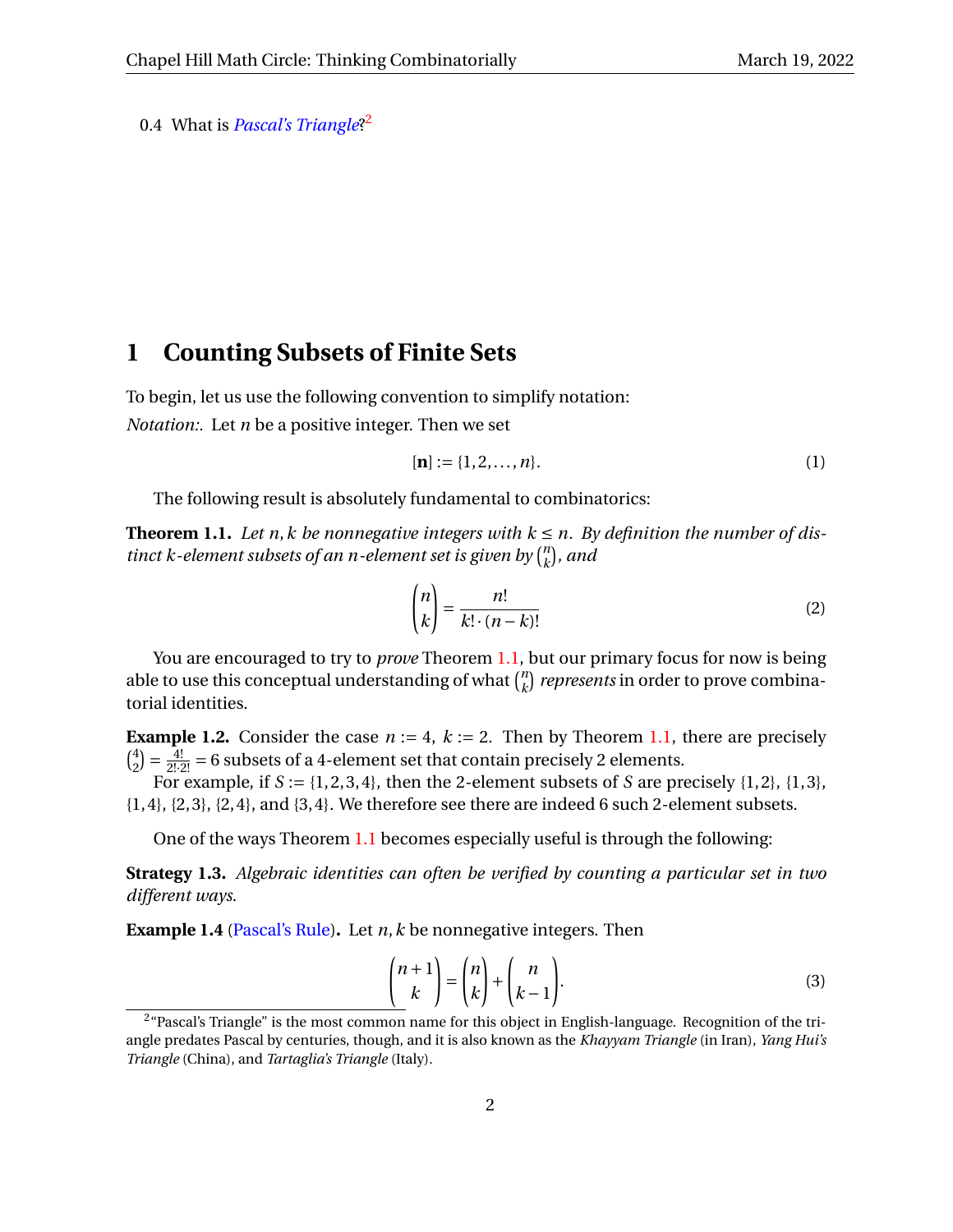$\Box$ 

*Remark.* Compare Example [#1.4](#page-1-2) with Warmup Exercise [#0.4.](#page-1-3) What can we conclude?

We could prove [\(3\)](#page-1-4) a number of algebraic ways. For example, one could use mathematical induction (say, inducting on *n*, leaving *k* fixed). Alternatively, one could verify [\(3\)](#page-1-4) holds by replacing the values on both sides with the formula in [\(2\)](#page-1-5). Instead, we illustrate Strategy [1.3.](#page-1-6)

*Proof.* Viewing Pascal's Rule conceptually, the claim is that the number of *k*-element subsets of an (*n* +1)-element set is equal to the sum of the number of *k*-element subsets of an *n*-element set and the number of (*k* − 1)-element subsets of an *n*-element set.

Without loss of generality, set  $S := [\mathbf{n+1}]$ , so  $|S| = n + 1$ . Consider any subset *T* of *S* having precisely *k* elements. There are two possibilities:

```
Case 1: n+1 \notin T.
```
Then since  $n+1 \notin T$ , *T* is thus a *k*-element subset of [n]. Any such *T* is therefore a *k*-element subset of the *n*-element set  $[n] = S \setminus \{n+1\}$ , and by Theorem [1.1,](#page-1-1) there are precisely  $\binom{n}{k}$  $\binom{n}{k}$  such sets of this form.

Case 2:  $n+1 \in T$ .

Since  $n + 1 \in T$ , we have that *T* is of the form  $T' \cup \{n + 1\}$ , where  $T'$  is a  $(k - 1)$ element subset of [**n**]. As in [Case 1:,](#page-2-0) there are  $\binom{n}{k-1}$  such subsets  $T'$ , and thus  $\binom{n}{k-1}$ such subsets *T* of *S* for which  $n + 1 \in T$ .

The total number of *k*-element subsets of *S* is therefore the sum from these two cases, whence

$$
\binom{n+1}{k} = \binom{n}{k} + \binom{n}{k-1},
$$

which verifies  $(3)$ .

By Pascal's Rule, we see that the *k*th element in the *n*th row of Pascal's Triangle, beginning at the top with row  $n = 0$ , is  $\binom{n}{k}$  $\binom{n}{k}$ .

1.1 Let *m*,*n* be positive integers. Then

$$
\binom{n+m}{2} = \binom{n}{2} + \binom{m}{2} + mn.
$$
 (4)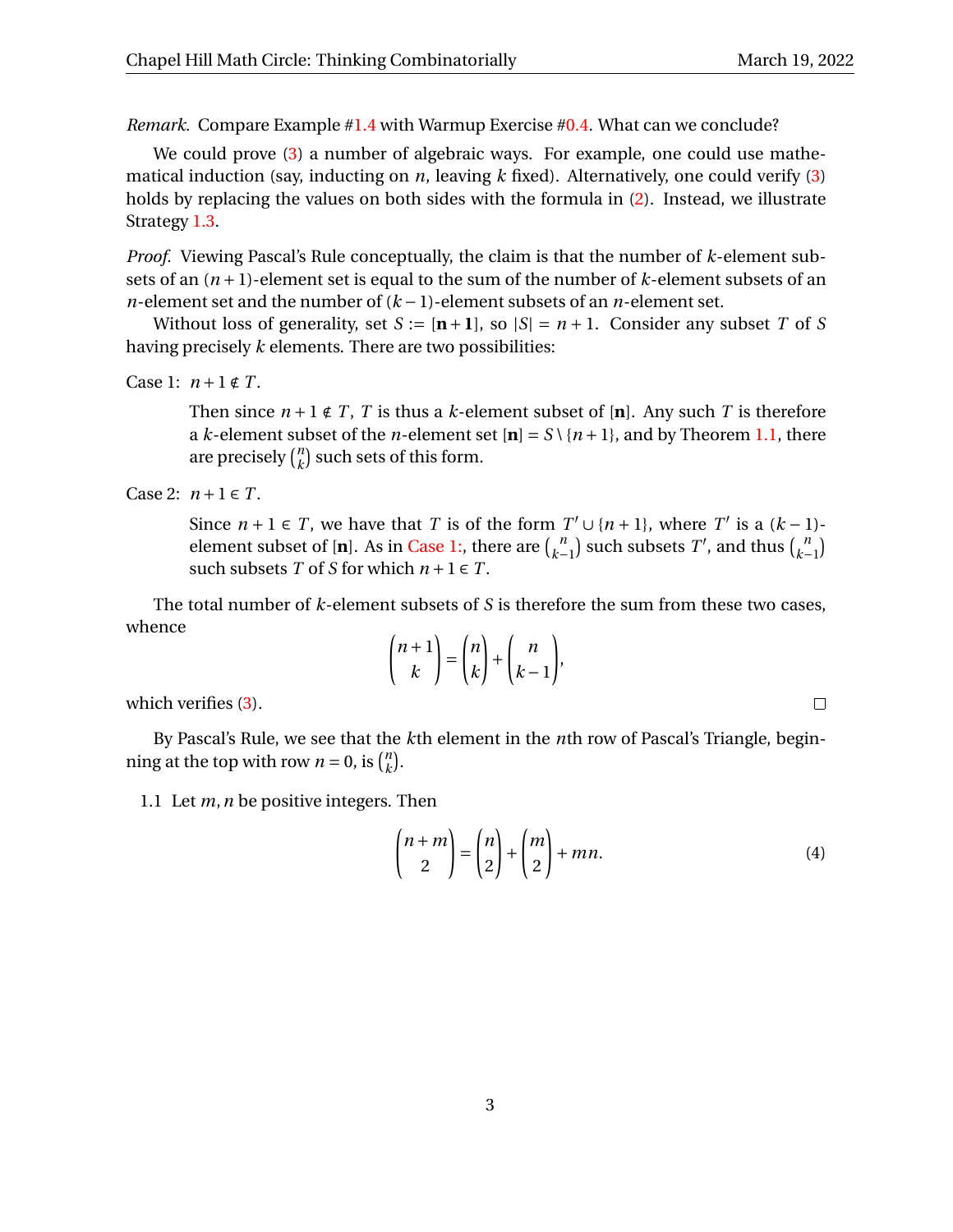<span id="page-3-0"></span>1.2 Let *n* be a nonnegative integer. Prove that

$$
\begin{pmatrix} n \\ 0 \end{pmatrix} + \begin{pmatrix} n \\ 1 \end{pmatrix} + \begin{pmatrix} n \\ 2 \end{pmatrix} + \dots + \begin{pmatrix} n \\ n-1 \end{pmatrix} + \begin{pmatrix} n \\ n \end{pmatrix} = 2^n.
$$
 (5)

1.3 Let *n*, *m*, and *k* be nonnegative integers such that  $k \le m \le n$ . Then

$$
\binom{n}{m}\binom{m}{k} = \binom{n}{k}\binom{n-k}{m-k}.
$$
\n(6)

1.4 Let *n*, *k* be nonnegative integers with  $1 \le k \le n$ . Then

$$
k \cdot \binom{n}{k} = n \cdot \binom{n-1}{k-1}.
$$
 (7)

1.5 Let *n* be a positive integer. Prove that

$$
\binom{n}{1} + 2 \cdot \binom{n}{2} + 3 \cdot \binom{n}{3} + \dots + n \cdot \binom{n}{n} = n \cdot 2^{n-1}.
$$
 (8)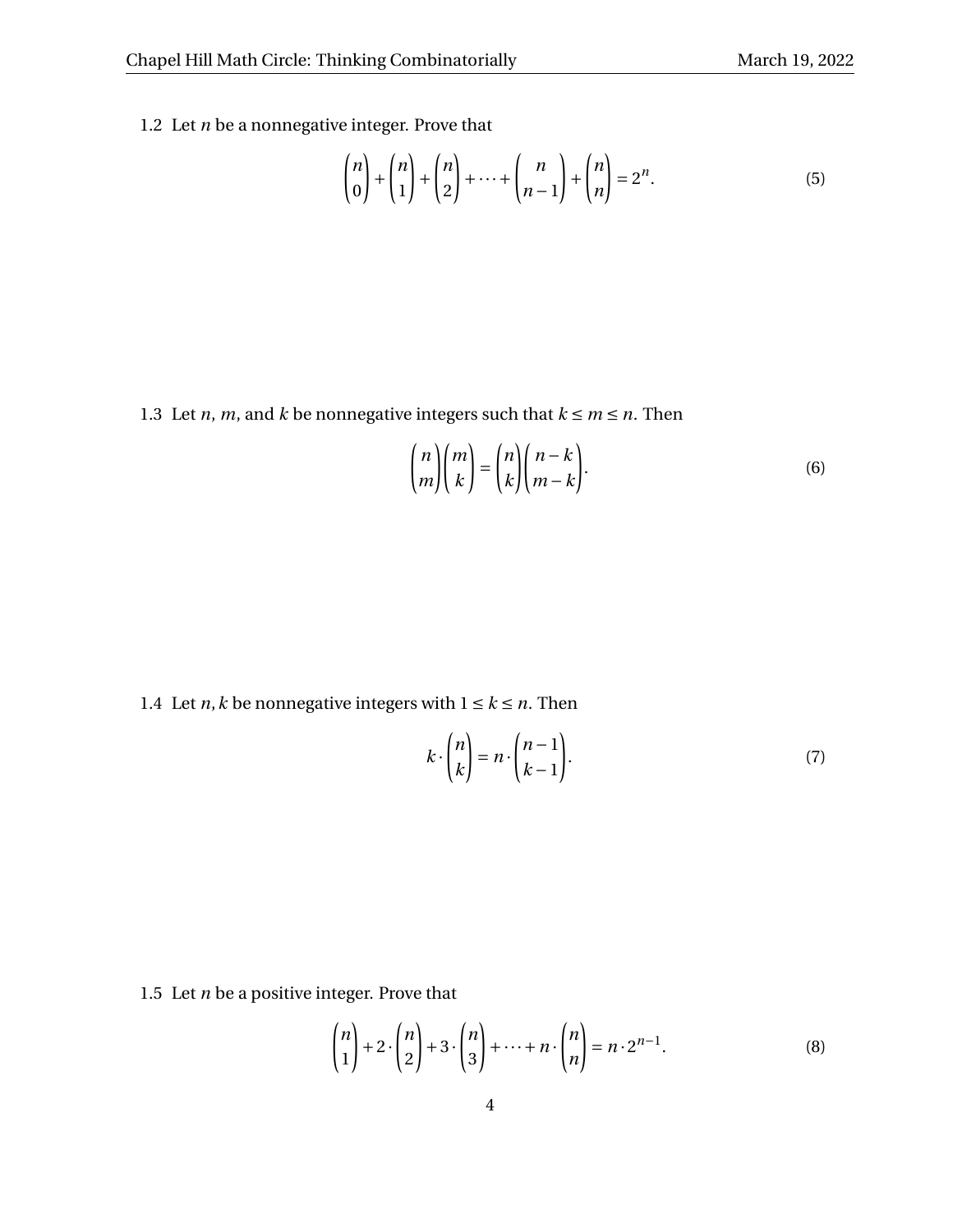1.6 Prove *[Vandermonde's Identity](https://en.wikipedia.org/wiki/Vandermonde%27s_identity)*: If *m*, *n*, and *k* are positve integers with  $k \le m + n$ , then

$$
\binom{m+n}{k} = \binom{m}{0} \binom{n}{k} + \binom{m}{1} \binom{n}{k-1} + \binom{m}{2} \binom{n}{k-2} + \dots + \binom{m}{k} \binom{n}{0}
$$

$$
= \sum_{j=1}^{k} \binom{m}{j} \binom{n}{k-j}.
$$
(9)

#### **2 Counting with Bijections**

**Definition 2.1.** Let  $f: S \to T$  be a function between sets *S* and *T*. We say that *f* is a *bijection* (or a *one-to-one correspondence*) if and only if

• *f* is an *injection* or *one-to-one*: if  $f(s) = f(s')$ , then  $s = s'$ ; equivalently, if  $s \neq s'$ , then  $f(s) \neq f(s')$ 

and

• *f* is *surjective* or onto: for every  $t \in T$ , there exists some  $s \in S$  such that  $f(s) = t$ .

That is, every element in *T* gets touched by *f* , and by precisely one element in *S*.

It should be intuitively clear that two finite sets *S* and *T* are the same size if and only if<sup>[3](#page-4-0)</sup> there is a bijection  $f: S \to T$ . We can therefore reformulate Strategy [1.3](#page-1-6) as follows:

**Strategy 2.2.** *Let S, T be finite sets. To show that* |*S*| = |*T* |*, it suffices to produce a bijection*  $f: S \rightarrow T$ .

*That is, a bijection effectively* is *a way of counting a finite set in two different ways!*

2.1 Let *n*, *k* be nonnegative integers with  $0 \le k \le n$ . Then

$$
\binom{n}{k} = \binom{n}{n-k}.
$$

<span id="page-4-0"></span><sup>&</sup>lt;sup>3</sup>For technical reasons, this remains true even when  $S = T = \emptyset$ .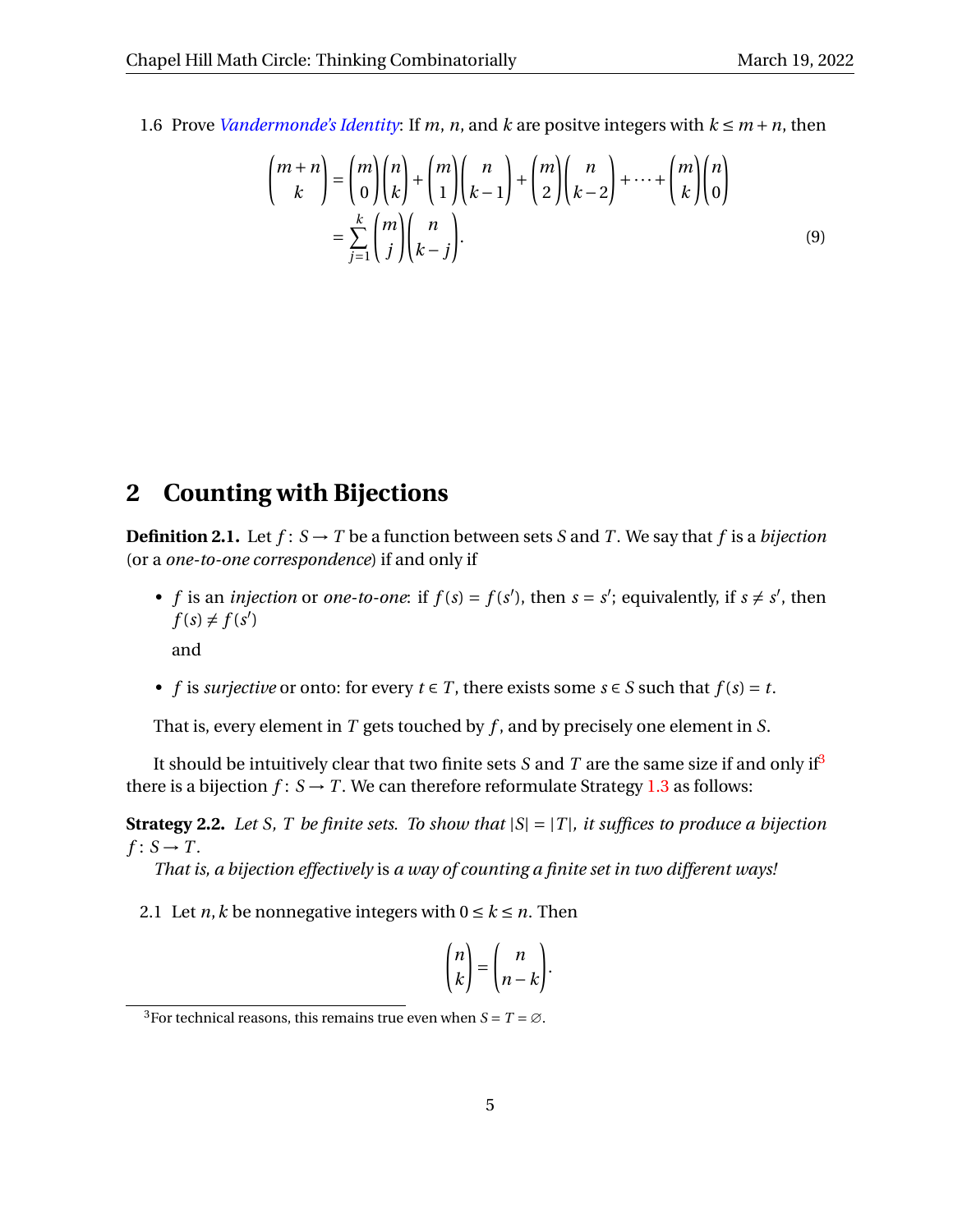2.2 Let  $n$  be a positive integer. Then

$$
\sum_{k=0}^n \binom{n}{k}^2 = \binom{2n}{n}.
$$

<span id="page-5-0"></span>2.3 Let *n* be a positive integer. Then

$$
\binom{n}{0} + \binom{n}{2} + \binom{n}{4} + \dots = \binom{n}{1} + \binom{n}{3} + \binom{n}{5} + \dots = 2^{n-1}.
$$
 (10)

2.4

#### **3 Pascal's Triangle and The Binomial Theorem**

Let *x*, *y* be indeterminates. If *n* is a positive integer, what can we say about  $(x + y)^n$ ?

3.1 Expand  $(x + y)^3$  and  $(x + y)^5$ . What can you say about the coefficients in these expansions?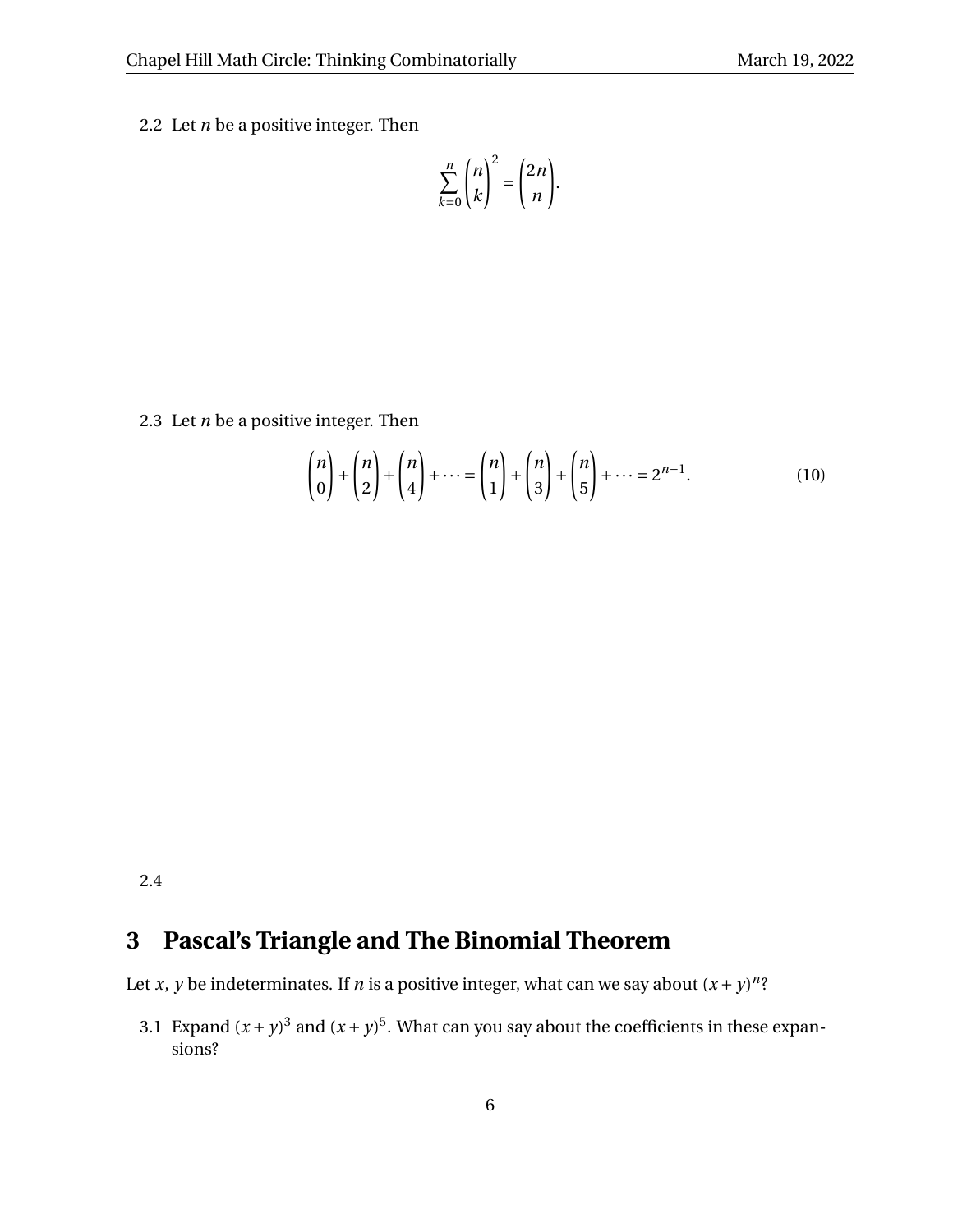3.2 Prove *The Binomial Theorem*:

**Theorem 3.1** (The Binomial Theorem)**.** *Let x*, *y be indeterminates, and let n be a positive integer. Then*

$$
(x+y)^n = \binom{n}{0} x^n + \binom{n}{1} x^{n-1} y + \binom{n}{2} x^{n-2} y^2 + \dots + \binom{n}{0} y^n.
$$
 (11)

3.3 Prove Exercise [#1.2](#page-3-0) using The Binomial Theorem.

3.4 Prove Exercise [#2.3](#page-5-0) using The Binomial Theorem.

## **4 Additional Exercises**

<span id="page-6-0"></span>4.1 Let *n*,*m*,*k* be nonnegative integers with  $m, k \leq n$  and  $k \leq n - m$ . Then

$$
\binom{n}{m} \cdot \binom{n-m}{k} = \binom{n}{k} \cdot \binom{n-k}{m}.
$$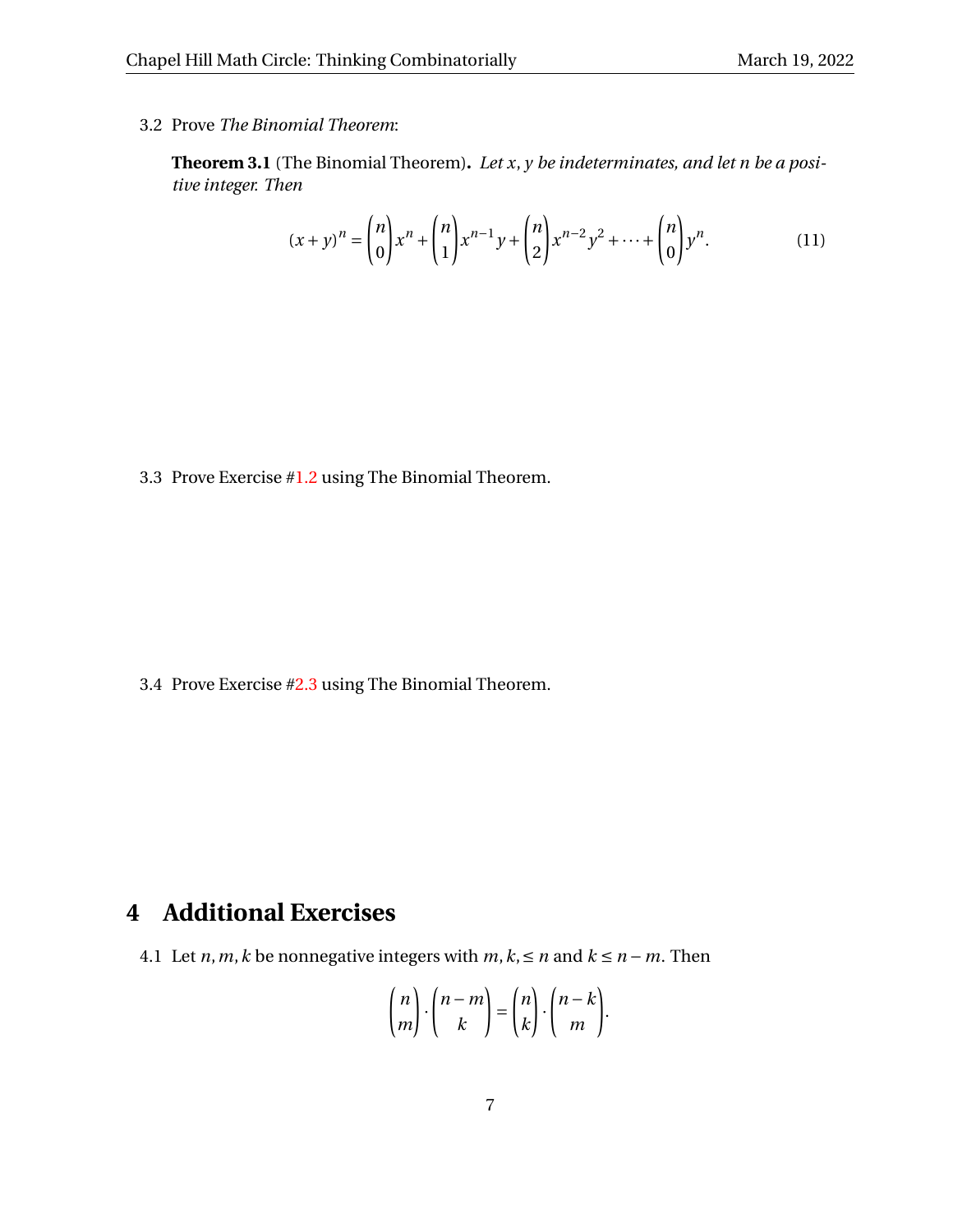4.2 Let *n*, *m*, *k* be nonnegative inters with  $k \le m \le n$ . Without using Exercise [#4.1,](#page-6-0) prove

$$
\binom{n}{m} \cdot \binom{m}{k} = \binom{n}{k} \cdot \binom{n-k}{m-k}.
$$

4.3 Let *n*, *m*, *k* be nonnegative integers with  $k \le m + n$ . Then

$$
\sum_{j=0}^{k} \binom{m}{j} \cdot \binom{n}{k-j} = \binom{m+n}{k}.
$$

4.4 Let  $n, m, k$  be nonnegative integers with  $k \leq n$ . Then

$$
\sum_{j=0}^{k} {m \choose j} \cdot {n \choose k+j} = {m+n \choose m+k}.
$$

[4](#page-7-0).5 Let *n*, *m* be nonegative integers with  $m \le n$ . Prove the *[Hockey-Stick Identity](https://en.wikipedia.org/wiki/Hockey-stick_identity)*:<sup>4</sup>

$$
\begin{pmatrix} 0 \\ k \end{pmatrix} + \begin{pmatrix} 1 \\ k \end{pmatrix} + \begin{pmatrix} 2 \\ k \end{pmatrix} + \dots + \begin{pmatrix} n \\ k \end{pmatrix} = \begin{pmatrix} n+1 \\ k+1 \end{pmatrix}.
$$
 (12)

<span id="page-7-0"></span><sup>&</sup>lt;sup>4</sup>This gets its athletic name by locating each of the above elements in Pascal's Triangle. The resulting shape resembles a hocket stick.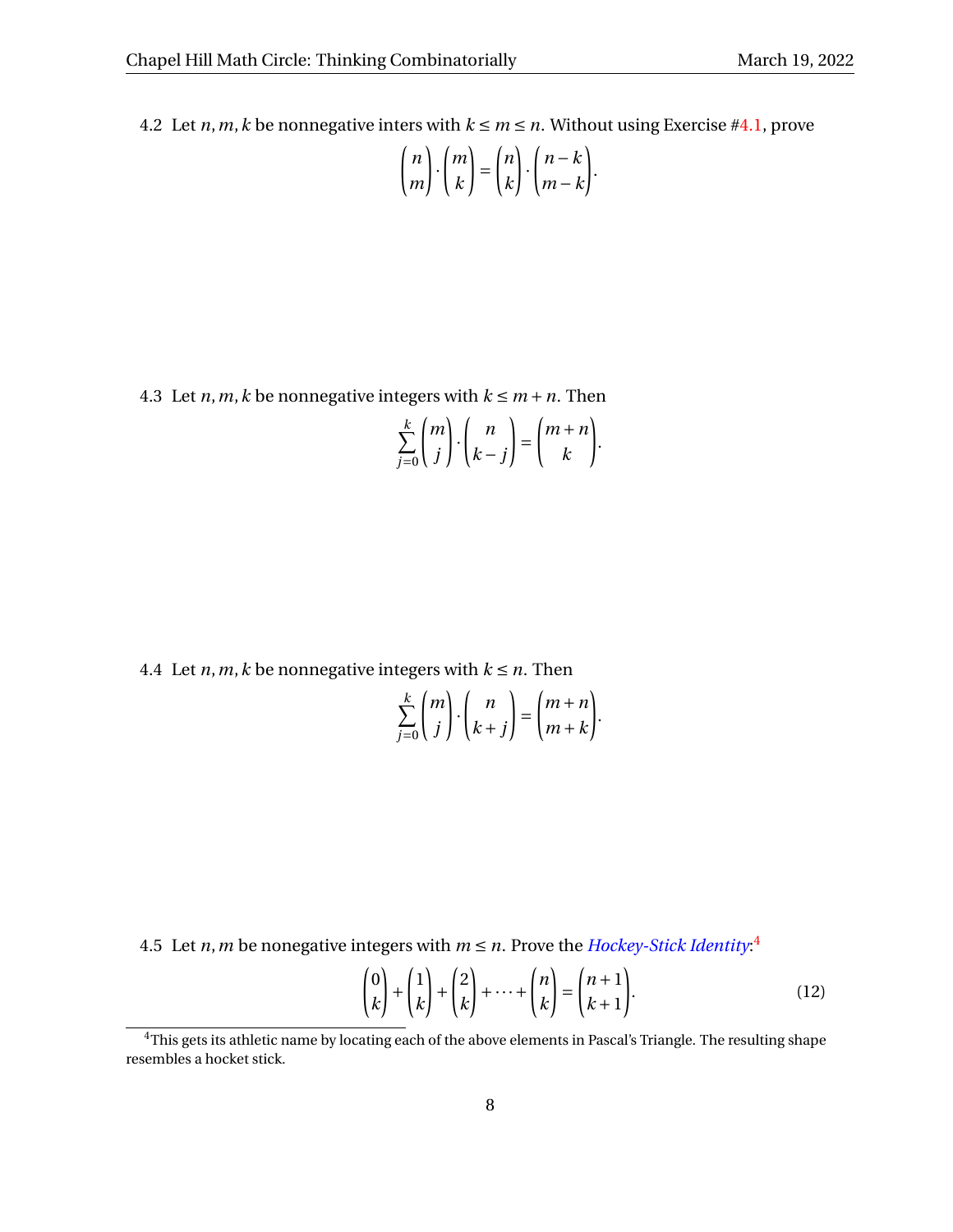*Note:* recall that by our definition of  $\binom{n}{k}$  ${k \choose k}$ ,  $mk = 0$  when  $m < k$ .

4.6 Let *n* be a nonnegative integer. Then

$$
n^2 = 2 \cdot \binom{n}{2} + n.
$$

4.7 Let *n* be a nonnegative integer. Then

$$
\binom{2n+2}{n+1} = \binom{2n}{n+1} + 2 \cdot \binom{2n}{n} + \binom{2n}{n-1}.
$$

4.8 Let *n* be a positive integer. Then

$$
1 + 2 + 3 + \dots + n = \binom{n+1}{2}.
$$
 (13)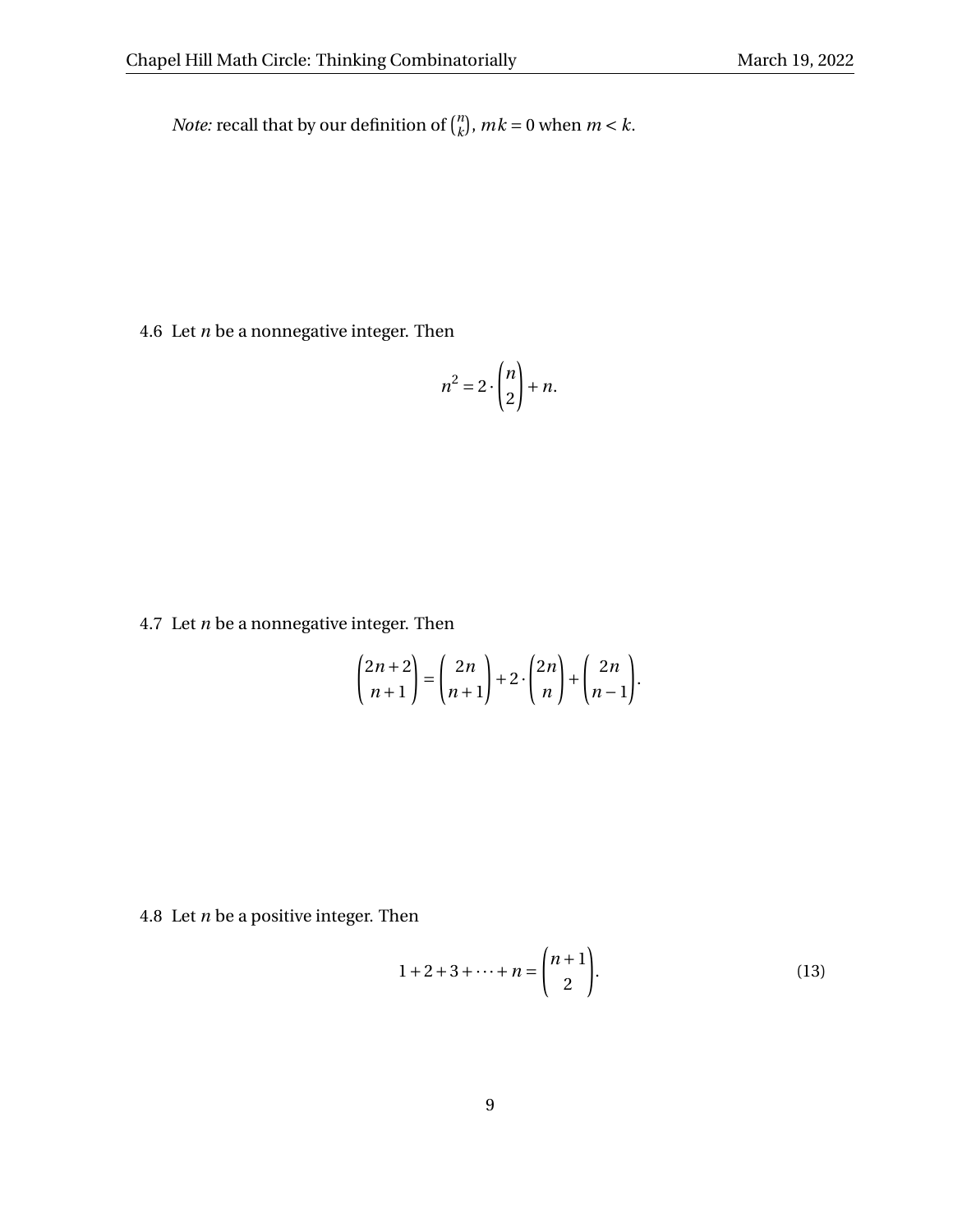4.9 Let *n* be a positve integer. Then

$$
1 \cdot n + 2 \cdot (n-1) + 3 \cdot (n-2) + \dots + (n-1) \cdot 2 + n \cdot 1 = \binom{n+2}{3}.
$$
 (14)

4.10 "A club consisting of 11 men and 12 women needs to choose a committee from among its members so that the number of women on the committee is one more than the number of men on the committee. The committe could have as few as 1 member or as many as 23 members. Let *N* be the number of such committees that can be formed. Find the sum of the prime numbers that divide *N*."

(2020 AIME I, Problem #7.)

### **References**

- [1] Amour Learning. An introduction to combinatorial proofs. [https://www.youtube.](https://www.youtube.com/watch?v=byOw8-4Q7fw) [com/watch?v=byOw8-4Q7fw](https://www.youtube.com/watch?v=byOw8-4Q7fw), April 7, 2020.
- [2] Kenneth P. Bogart. *Introductory Combinatorics*. Harcourt Brace Jovanovich, Inc., second edition, 1990.
- [3] Alexander Bogomolny. Ways to count. *Cut The Knot*, May 18, 2007. online: retrieved March 17, 2022.
- [4] CSU Mathematics. Combinatorial proofs. [https://www.youtube.com/watch?v=](https://www.youtube.com/watch?v=C0g_hGyeO30) [C0g\\_hGyeO30](https://www.youtube.com/watch?v=C0g_hGyeO30), April 12, 2021.
- [5] Dr. Valerie Hower. Combinatorial proof (full lecture). [https://www.youtube.com/](https://www.youtube.com/watch?v=7mOYew7aJUA) [watch?v=7mOYew7aJUA](https://www.youtube.com/watch?v=7mOYew7aJUA), November 4, 2020.